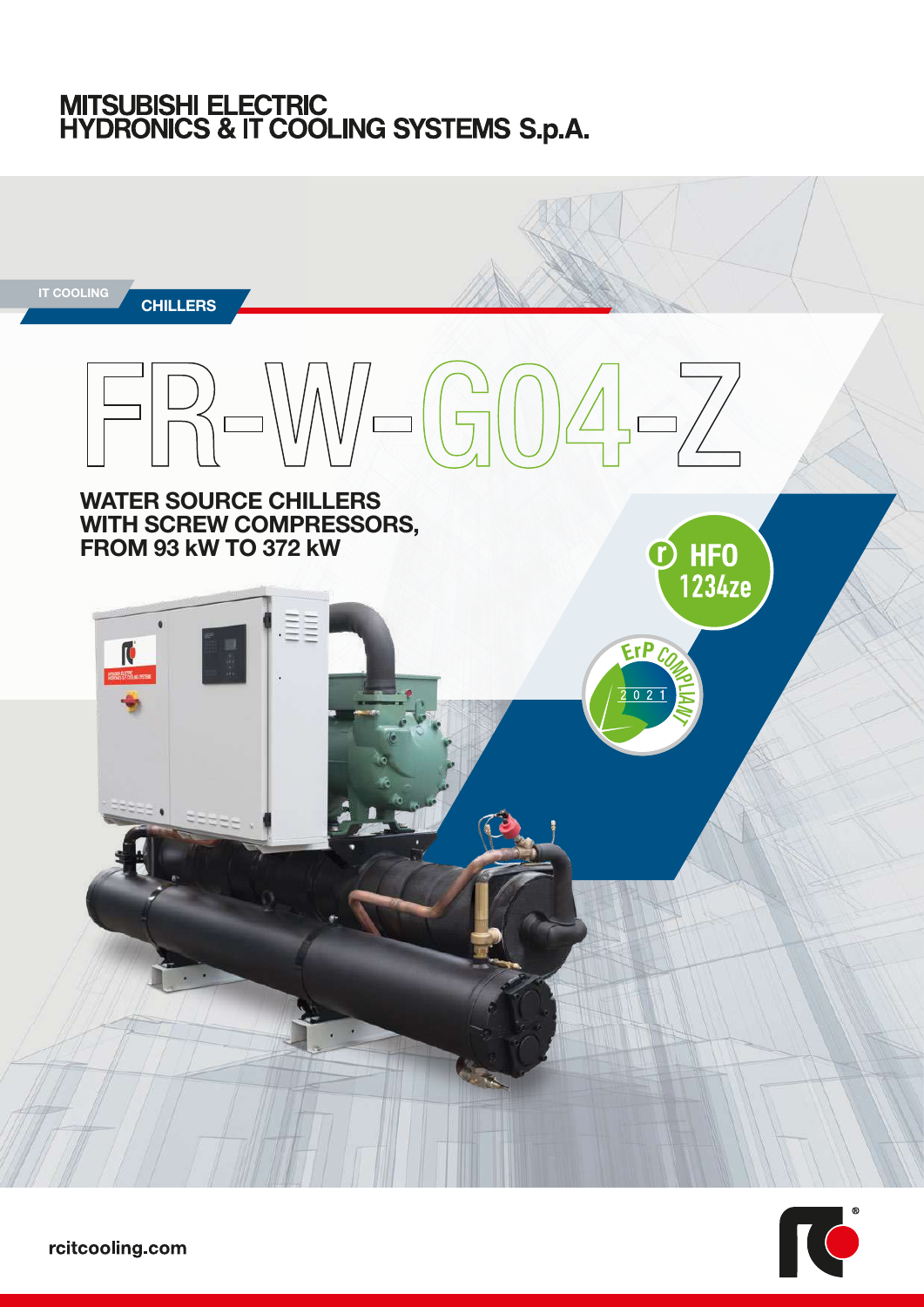# $|F|R-WN=(G|0)4-EZ$

## THE COMPACT CHILLER FOR THE HIGHEST GREEN **EFFICIENCY**

#### Water source chillers with screw compressors 93 kW - 372 kW

When business operations rely on uninterrupted server functions, round-the-clock cooling activity becomes crucial. Without a reliable air conditioning system, temperatures would quickly rise to levels that would corrupt mission-critical hardware.

FR-W-G04-Z is brilliantly engineered to be at the forefront of green innovation, delivering consistent cooling to the most challenging IT infrastructures.

Available with one or two independent circuits and safety features, the unit ensures great reliability and continuous 24/7 operation.

#### EXTREME EFFICIENCY

FR-W-G04-Z range has been engine utmost efficiency at both full loads for whatever cooling capacity need

#### ErP 2021 COMPLIANT

FR-W-G04-Z satisfies the SEPR HT for IT cooling chillers, thus matchir challenging ErP 2021 efficiency tar



#### IT COOLING APPLICATIONS

- Data centers and server rooms
- Technological hubs
- Telecommunication installations
- Laboratories and technical rooms

|                                                 |                               | $\mathcal{P}$<br><b>COMPLIANT</b> |
|-------------------------------------------------|-------------------------------|-----------------------------------|
| neered to provide<br>and partial loads,<br>led. | Single circuit unit           | Dual circuit unit                 |
| T (high temperature)<br>ng the most<br>gets.    | $EER^* = 4,72$                | $EER^* = 4,80$                    |
|                                                 | <b>SEPR HT*= 7,05</b>         | <b>SEPR HT*= 7,09</b>             |
|                                                 | *Average values               |                                   |
| Y.<br><b>RECIOUS ENERGY</b>                     | <b>Smart</b><br>ThermalEnergy |                                   |

#### HEAT RECOVERY CONFIGURATIONS

Standard unit -

Unit for the production of chiIled water.

**F.D** 

 $48°C$ 

Total heat recovery R

A devoted refrigerant water heat exchanger recovers all the condensation heat.

#### SMART HEAT RECOVER **TURNING HEAT INTO PF**

Most of the energy absorbed by the electrical components of a data center turns into heat. This precious thermal energy can be sustainably redirected to the nearby commercial or residential facility instead of being rejected in the environment.

- $\vee$  Workplace heating: thermal heat is redirected to offices located close to the server room.
- $\vee$  Swimming pools or greenhouse heating.
- $\vee$  District heating: Thermal heat is used to warm nearby houses through district heating networks.

02 / 03

Baseline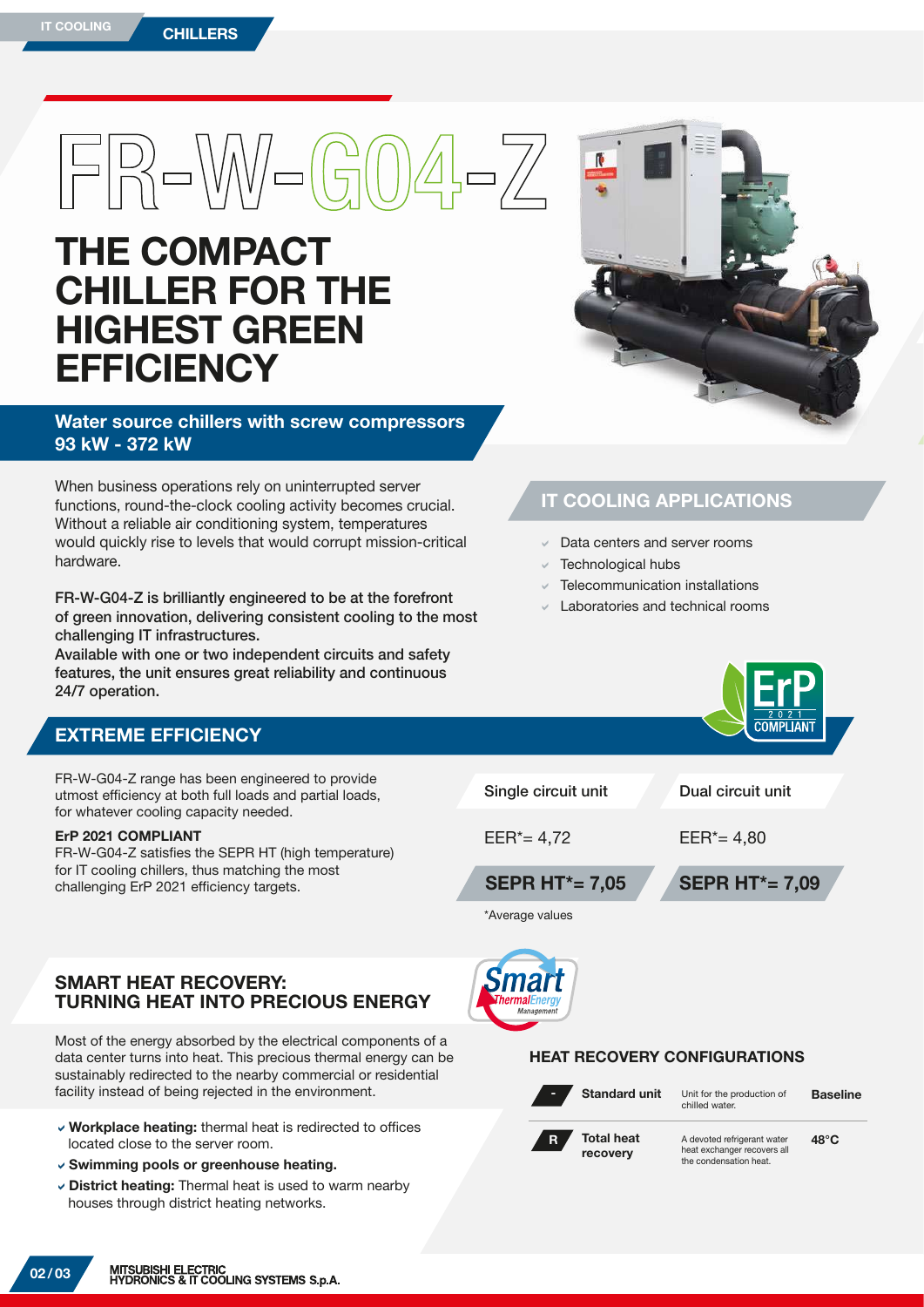## ALL-ROUND **SUSTAINABILITY**

#### FR-W-G04-Z is the result of Mitsubishi Electric Hydronics & IT Cooling Systems' extensive approach to sustainability.

Achieving outstanding performance and ensuring long-term sustainability are challenges that modern HVAC systems need to tackle.

Increasing concerns about the global warming impact of chillers and heat pumps is driving new regulatory policies to push towards even more efficient units with the lowest carbon footprint.

Today, an all-round approach is the only way to effectively reduce the Total Equivalent Warming Impact (TEWI).

Fully committed to support the creation of a greener tomorrow, Mitsubishi Electric Hydronics & IT Cooling Systems designed FR-W-G04-Z, a complete chiller range optimized for HFO refrigerant R1234ze, with nearly zero environmental impact.

Combining brilliant annual efficiency with the use of a low GWP refrigerant, FR-W-G04-Z tackles both the indirect (due to the primary energy consumption) and the direct global warming impact, thus resulting the perfect choice for any new, forward-looking cooling system.

#### The environmental impact of the refrigerants is measured by two parameters:

- ▶ ODP: Ozone Depletion Potential
- 4 GWP: Global Warming Potential

While in the past the focus was on reducing ODP values to 0, new regulations encourage Member States to work harder on GWP.



#### The path to a greener world

Starting from the 70s, several international agreements have been made to drive the industry towards eco-friendly refrigerants. The last crucial step was taken in 2016, when the Kigali Amendment to the Montreal Protocol was passed, paving the way for the global phasedown of HFCs.



The FR-W-G04-Z units are designed for continuous operation in IT infrastructures that cannot afford cooling interruptions. The units are available with one or two independent circuits to guarantee ultimate redundancy and proven dependability. Dedicated features such as Fast Restart and Double power supply ensure uninterruptible operation under any unexpected circumstance.

The compact and self-supporting structure resulting from the rationalized design and assembly of the chiller components leads to more flexibility during the installation phase, both in case of new plants and already-existing ones.

Attention has been paid to the intensive use of the unit (24/7, 365 days a year) and long-lasting operation. The latest technology for the compressors and top-quality heat exchangers provide outstanding long-term reliability aimed at lower maintenance costs.

ſĊ

1234ze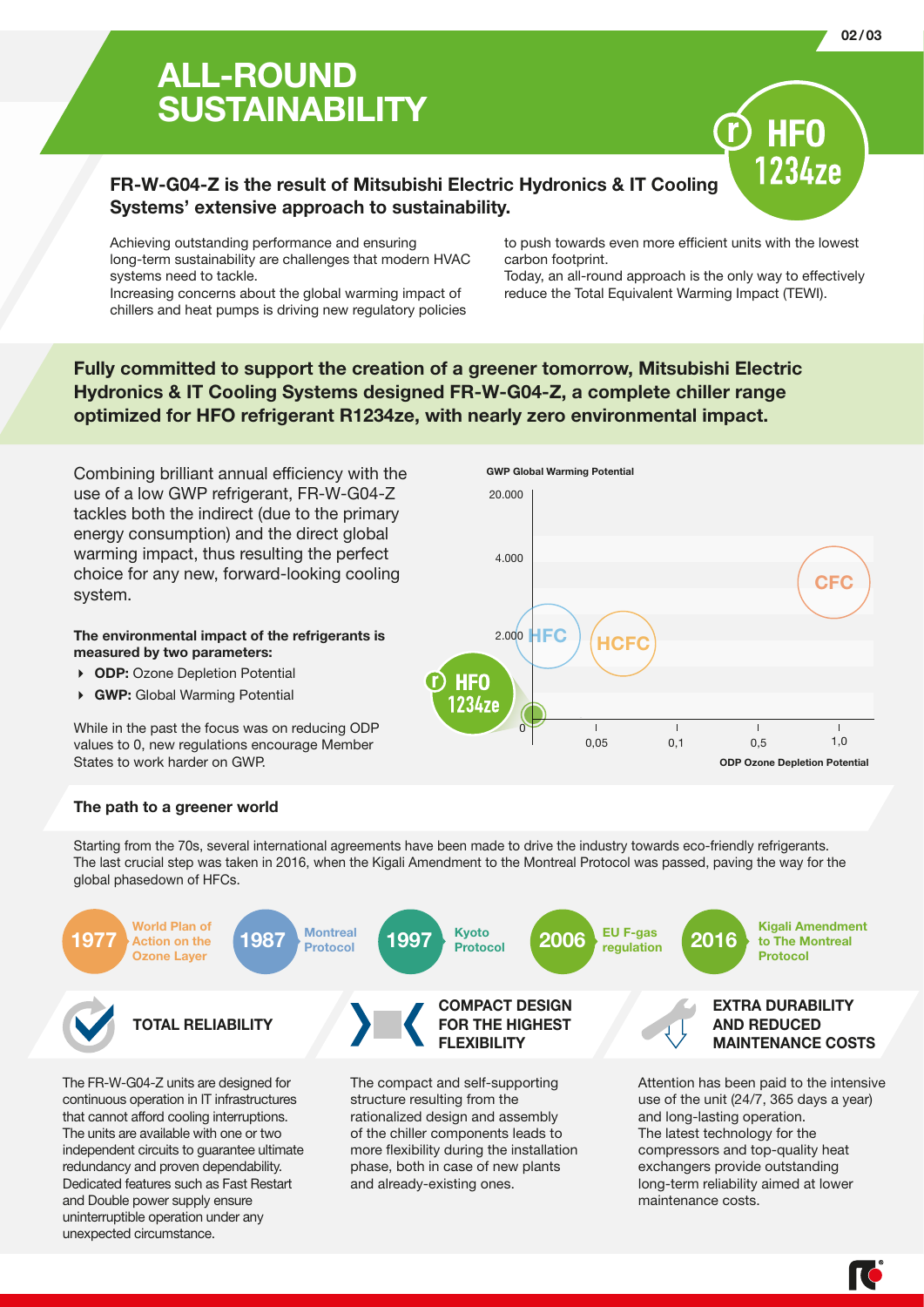## **TECHNOLOGICAL CHOICES**

#### Dual circuit units

From size 1102 for increased reliability and easier maintenance operations

#### Acoustical enclosure (opt.):

- 4Compressors enclosure in peraluman panels with 30mm polyester acoustic insulation (-5dB(A))
- 4Integral enclosure standard and plus (FR-W-G04-Z size 2002 only) in peraluman panels enclosure with an additional acoustic insulation in polyester fiber 30 mm (std) and 50 mm (plus) thick: -14 dB(A) and -18 dB(A), respectively.

#### Frame in polyester-painted galvanized steel

- 4Very easy maintenance thanks to the rationalized positioning of components
- $\blacktriangleright$  Easy transport, lifting and handling
- 4Compact footprint (width < 950mm for single circuit units)

#### Shell-and-tube condenser

- ▶ 2 (std) or 4 (opt.) pass condenser: to provide the best flexibility for various types of cooling water sources
- ▶ Cu/Ni 90/10 tubes condenser (opt.) for seawater: to provide protection against corrosion and guarantee reliable operation and optimal condensation

#### EXTENDED OPERATING FIELD FOR A VAST ARRAY OF APPLICATIONS

Dedicated heat exchangers and wide operating limits make FR-W-G04-Z suitable for a vast range of applications.

- a2-pass condenser (std): optimized for water ΔT=5°C (typically cooling tower).
- a4-pass condenser (opt): optimized for water ΔT>10°C (typically open loop sources: groundwater or waterworks).

Hydraulic connection kits are available for the condenser.



Thermal vector fluid at the condenser outlet between 22°C and 48°C (53°C with the HWT Kit).

#### PRECISE CONDENSATION CONTROL

FR-W-G04-Z range provides several solutions for the control of the condenser water system. A 0-10V signal is provided as standard to control an external modulating valve or the dry-cooler EC fans.

Options include a pressostatic valve for regulating the water flow as a function of the condensing pressure, or the 0-10V signal with relay for external inverter driven pump speed control.

In addition, 2-way modulating valves can be offered as an accessory to control the condenser water flow.

04 / 05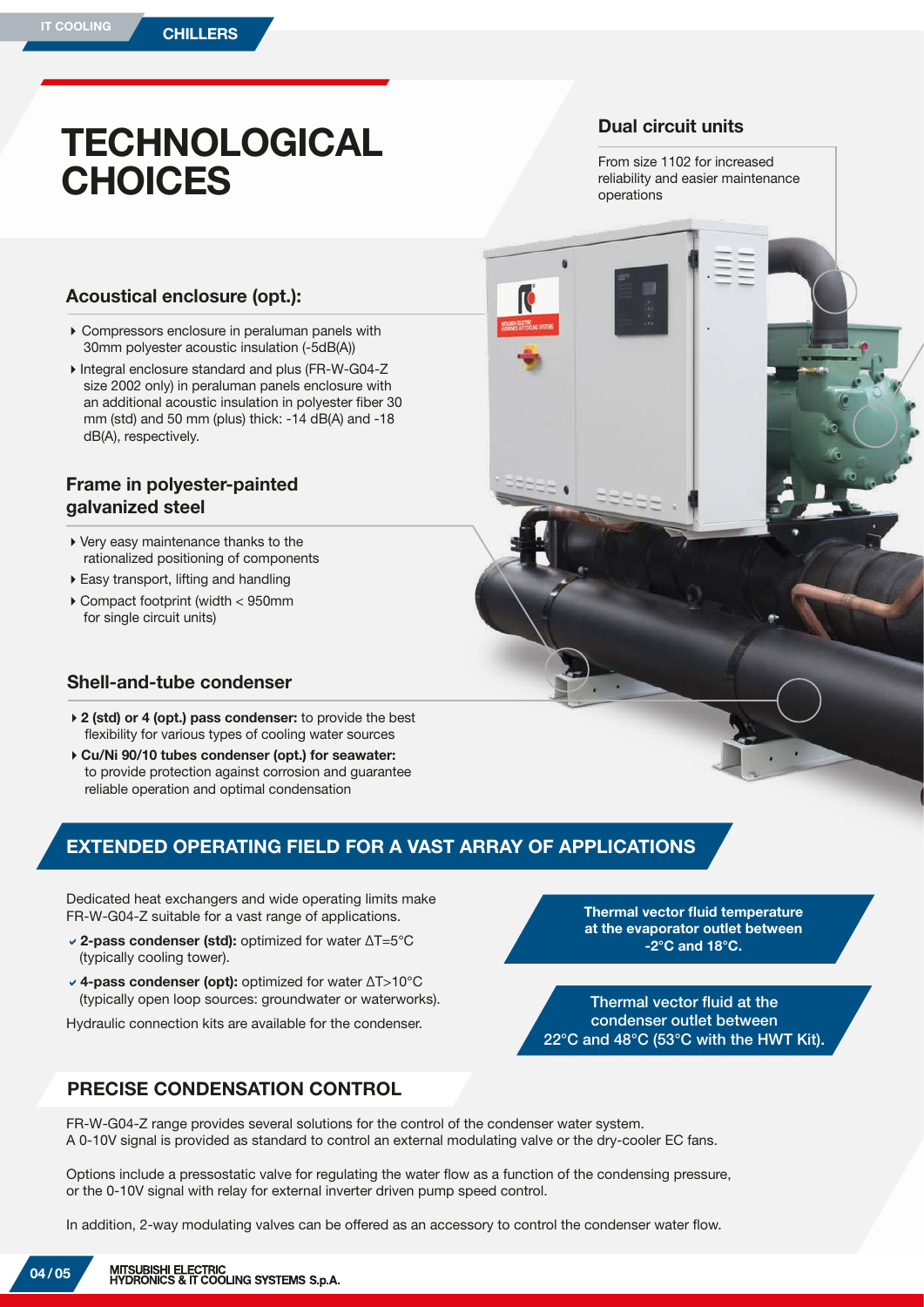Advanced technologies smartly combined with the green 1234ze HFO refrigerant: the perfect match for offering the highest efficiency levels.

#### HFO refrigerant

4<sup>th</sup> generation refrigerant HFO 1234ze, with negligible greenhouse effect and zero impact on the ozone layer.

| HFO 1234ze GWP100 year $<$ 1<br>(R134a GWP <sub>100 year</sub> = 1300)<br>GWP values according to IPCC rev. 5th |
|-----------------------------------------------------------------------------------------------------------------|
| Rapid molecule disintegration in the atmosphere                                                                 |
| HFO 1234ze = 2 weeks<br>$(R134a = 14 \text{ years})$                                                            |
| <b>Approved by international standards</b>                                                                      |
| ASHRAE 34, ISO 817:                                                                                             |
| A2L classification (non toxic, mildly flammable)                                                                |
| <b>Compatible with common construction materials</b>                                                            |
| No special components<br>No extra cost                                                                          |
| In-line with environmental regulation objectives                                                                |
| No future retrofit required                                                                                     |



#### Electronic expansion valve

Managed by proprietary dedicated logics, to guarantee an excellent flow control and a highly precise temperature control.

#### Dry expansion shell-and-tube evaporator fully developed by Mitsubishi Electric Hydronics & IT Cooling Systems

- 4 Internally grooved copper tubes for enhanced heat exchange
- **Low pressure drops**
- 4 Fully protected against ice formation

#### W3000TE CONTROL AND USER-FRIENDLY INTERFACE

The logic behind FR-W-G04-Z is the W3000TE control software. Characterized by advanced functions and algorithms, the proprietary software ensures faster adaptive responses to different dynamics, in all operating modes:

 $\triangleright$  Efficient and reliable operation in all conditions

Compact screw compressors, optimized for low pressure ratio

▶ 25% minimum capacity step (opt. for two

4Long-life bearings (more than 150.000h

applications

circuit units).

at full load) ▶ Part winding start 4Three-stage oil separator

- $\checkmark$  Connectivity with the most commonly used BMS protocols (Opt.)
- $\triangledown$  Demand limit option (available for double circuit units).





As an option, the direct control over the unit comes through the innovative **KIPlink interface**. Based on Wi-Fi technology, KIPlink gets rid of the standard keyboard and allows one to operate on the unit directly from a mobile device (smartphone, tablet, notebook).



#### 04 / 05

HFO 1234ze

ſĊ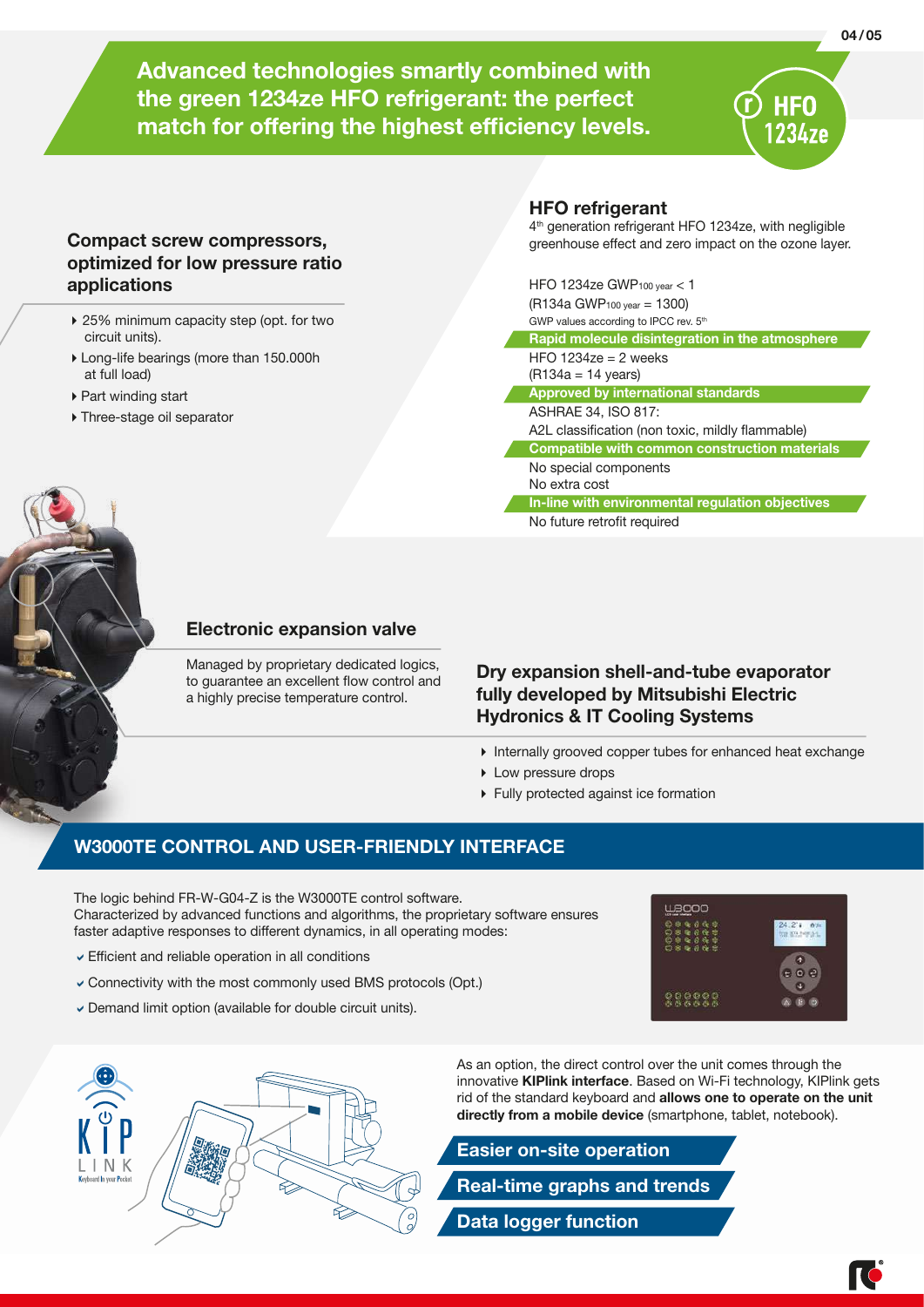## DEDICATED FEATURES FOR MISSION CRITICAL APPLICATIONS

FR-W-G04-Z can be configured with accessories that ensure the system reliability and maximize the equipment uptime in case of emergency circumstances.

#### FAST RESTART

With IT playing a vital role in a business's success, organizations must choose appliances with quicker restart times to improve the IT cooling systems' dependability.

FAST RESTART is the control function that provides a quick resumption of the cooling resources after a power failure in order to re-establish, in the quickest time possible, the correct chilled water temperature.



Ensure immediate cooling start-up within 25"



Full load resumption in a shorter time compared to standard unit restart *0% 100%*

#### Ramp-up time for 100% cooling capacity

|      | N. compressors Standard unit Unit with fast restart |  |  |  |  |
|------|-----------------------------------------------------|--|--|--|--|
| 520" | 120" (2)                                            |  |  |  |  |
| 710" | 1.30" $(2)$                                         |  |  |  |  |

(2) if condensing control valve is present, add 30''. Values refer to a unit working at standard conditions.



A secure source of electrical energy is fundamental to keep services running.

With the optional Automatic Transfer Switch (ATS), FR-W-G04-Z can be connected to two separated power lines to enhance the system dependability. When the primary source fails, the ATS automatically switches over to the backup line, granting an uninterrupted power supply to the unit.



#### You can't manage what you don't measure.

PUE (Power Usage Effectiveness) is the ratio that determines how energy efficient data centers are comparing the power currently used for the IT equipment with the power used by the infrastructure which keeps that IT equipment working, including the cooling system.

Energy meter option allows to acquire the electrical data and the power absorbed by the unit and send them to the supervisor for energy metering.

06 / 07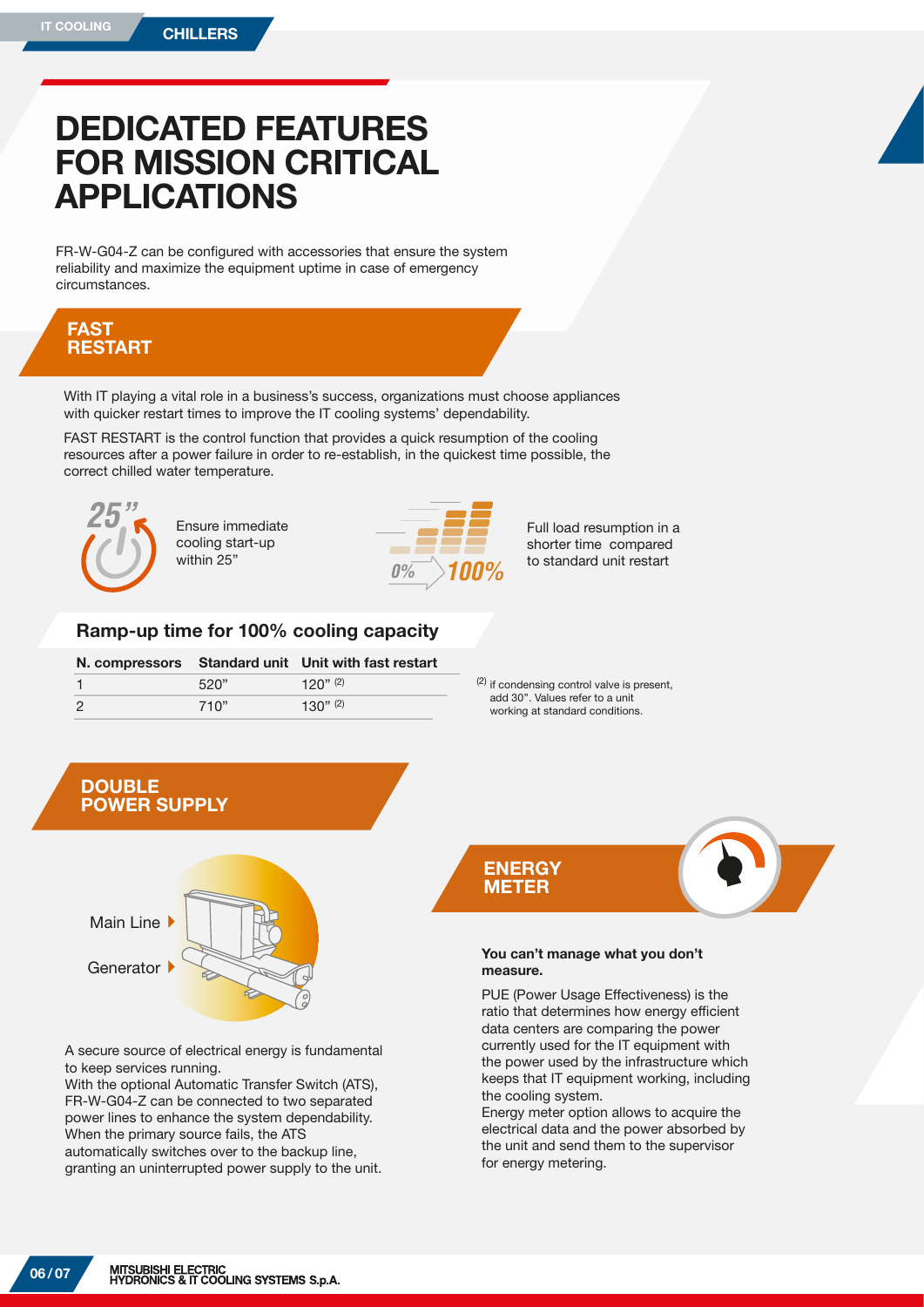

### FR-W-G04-Z 0551-2002

Chiller, water source for indoor installation, from 93 kW to 372 kW.



VPF VAR.PRIM.FLOW

06 / 07

HF01234ze COOLING

SHELL & TUBES SCREW

| <b>FR-W-G04-Z</b>                              |        |             | 0551         | 0651         | 0751           | 0851         | 0951           | 1102           | 1302           | 1402           | 1502           | 1702           | 1902           | 2002           |
|------------------------------------------------|--------|-------------|--------------|--------------|----------------|--------------|----------------|----------------|----------------|----------------|----------------|----------------|----------------|----------------|
| Power supply                                   |        | V/ph/Hz     | 400/3/50     | 400/3/50     | 400/3/50       | 400/3/50     | 400/3/50       | 400/3/50       | 400/3/50       | 400/3/50       | 400/3/50       | 400/3/50       | 400/3/50       | 400/3/50       |
| <b>PERFORMANCE</b>                             |        |             |              |              |                |              |                |                |                |                |                |                |                |                |
| COOLING ONLY (GROSS VALUE)                     |        |             |              |              |                |              |                |                |                |                |                |                |                |                |
| Cooling capacity                               | (1)    | kW          | 93,17        | 103,0        | 125,9          | 143,6        | 166,0          | 188,3          | 212,0          | 232,0          | 259,7          | 291,8          | 331,8          | 373,4          |
| Total power input                              | (1)    | kW          | 18,52        | 20,89        | 26,21          | 29,65        | 33,88          | 37,05          | 41,78          | 47,06          | 52,41          | 59,28          | 67,77          | 75,44          |
| <b>FFR</b>                                     | (1)    | kW/kW       | 5,038        | 4,928        | 4,805          | 4,851        | 4,897          | 5,089          | 5,072          | 4,926          | 4,956          | 4,921          | 4,894          | 4,952          |
| <b>ESEER</b>                                   | (1)    | kW/kW       |              |              |                |              |                |                |                |                |                |                |                |                |
| <b>COOLING ONLY (EN14511 VALUE)</b>            |        |             |              |              |                |              |                |                |                |                |                |                |                |                |
| Cooling capacity                               | (1)(2) | kW          | 92,90        | 102,6        | 125,5          | 143.1        | 165,5          | 187,7          | 211,3          | 231,2          | 258.9          | 290.8          | 330,7          | 371.9          |
| <b>FFR</b>                                     | (1)(2) | kW/kW       | 4.840        | 4,730        | 4,650          | 4,660        | 4,720          | 4.910          | 4,900          | 4,760          | 4,790          | 4,750          | 4,720          | 4,770          |
| Cooling energy class                           |        |             | B            | <sub>B</sub> | B              | B            | B              | B              | B              | B              | B              | B              | B              | B              |
| <b>SFPR</b>                                    | (3)(4) |             | 7,05         | 7,04         | 7,03           | 7,02         | 7,08           | 7,05           | 7,13           | 7,06           | 7,15           | 7,10           | 7,06           | 7,07           |
| <b>COOLING ONLY (GROSS VALUE)</b><br>16°C/10°C |        |             |              |              |                |              |                |                |                |                |                |                |                |                |
| Cooling capacity                               | (5)    | kW          | 103,7        | 114,8        | 140,0          | 159,7        | 184,8          | 209,9          | 236,7          | 258,3          | 289,6          | 324,9          | 369,4          | 414,8          |
| Total power input                              | (5)    | kW          | 18,60        | 20,97        | 26,29          | 29,72        | 33,96          | 37,21          | 41,94          | 47,25          | 52,57          | 59,43          | 67,93          | 75,69          |
| <b>FFR</b>                                     | (5)    | kW/kW       | 5,575        | 5,467        | 5,323          | 5,377        | 5,435          | 5,642          | 5,649          | 5,461          | 5,506          | 5,470          | 5,440          | 5,480          |
| 23°C/15°C                                      |        |             |              |              |                |              |                |                |                |                |                |                |                |                |
| Cooling capacity                               | (6)    | kW          | 122,3        | 135,4        | 164,7          | 187,8        | 217,7          | 247,6          | 280,0          | 304.6          | 342.0          | 382,9          | 435,2          | 487,0          |
| Total power input                              | (6)    | kW          | 18,63        | 20,97        | 26,23          | 29,64        | 33,86          | 37,28          | 41,96          | 47,28          | 52,47          | 59,27          | 67,72          | 75,58          |
| FFR                                            | (6)    | kW/kW       | 6,575        | 6,448        | 6,286          | 6,345        | 6,422          | 6,638          | 6,667          | 6,440          | 6,514          | 6,457          | 6,428          | 6,442          |
| <b>EXCHANGERS</b>                              |        |             |              |              |                |              |                |                |                |                |                |                |                |                |
| HEAT EXCHANGER USER SIDE IN REFRIGERATION      |        |             |              |              |                |              |                |                |                |                |                |                |                |                |
| Water flow                                     | (1)    | I/s         | 4,455        | 4,927        | 6,020          | 6.866        | 7,936          | 9,007          | 10.14          | 11.09          | 12,42          | 13,96          | 15,87          | 17,86          |
| Pressure drop                                  | (1)(2) | kPa         | 23,3         | 28,5         | 20,3           | 27.6         | 27,7           | 30,7           | 30,5           | 36.5           | 31,6           | 39,9           | 38,8           | 49,2           |
| HEAT EXCHANGER SOURCE SIDE IN REFRIGERATION    |        |             |              |              |                |              |                |                |                |                |                |                |                |                |
| Water flow                                     | (1)    | $\sqrt{s}$  | 5,320        | 5,902        | 7,242          | 8,249        | 9,517          | 10,74          | 12,09          | 13,29          | 14,87          | 16,72          | 19,03          | 21,38          |
| Pressure drop                                  | (1)(2) | kPa         | 19.8         | 19,2         | 23,0           | 27,2         | 29,7           | 20,2           | 20,1           | 21,7           | 24,1           | 27,9           | 29,6           | 29,0           |
| <b>REFRIGERANT CIRCUIT</b>                     |        |             |              |              |                |              |                |                |                |                |                |                |                |                |
| Compressors nr.                                |        | $N^{\circ}$ | $\mathbf{1}$ |              | $\overline{1}$ | $\mathbf{1}$ | $\overline{1}$ | $\overline{c}$ | 2              | $\overline{c}$ | $\overline{c}$ | $\overline{c}$ | $\overline{c}$ | $\overline{c}$ |
| No. Circuits                                   |        | $N^{\circ}$ | $\mathbf{1}$ | $\mathbf{1}$ | $\overline{1}$ | $\mathbf{1}$ | $\mathbf{1}$   | $\overline{c}$ | $\overline{c}$ | $\overline{c}$ | $\overline{c}$ | $\overline{c}$ | $\overline{2}$ | $\overline{c}$ |
| Refrigerant charge                             |        | kg          | 22,0         | 21,0         | 24,0           | 35,0         | 35,0           | 44.0           | 46,0           | 44.0           | 48,0           | 55,0           | 55.0           | 69,0           |
| <b>NOISE LEVEL</b>                             |        |             |              |              |                |              |                |                |                |                |                |                |                |                |
| Sound Pressure                                 | (7)    | dB(A)       | 75           | 75           | 76             | 76           | 76             | 78             | 78             | 78             | 78             | 78             | 78             | 79             |
| Sound power level in cooling                   | (8)(9) | dB(A)       | 92           | 92           | 93             | 93           | 93             | 95             | 95             | 96             | 96             | 96             | 96             | 98             |
| <b>SIZE AND WEIGHT</b>                         |        |             |              |              |                |              |                |                |                |                |                |                |                |                |
| Length                                         | (10)   | mm          | 2400         | 2400         | 2700           | 2700         | 2700           | 3000           | 3000           | 3100           | 3100           | 3100           | 3100           | 3640           |
| Depth                                          | (10)   | mm          | 945          | 945          | 945            | 945          | 945            | 1100           | 1100           | 1100           | 1100           | 1100           | 1100           | 1240           |
| Height                                         | (10)   | mm          | 1500         | 1500         | 1500           | 1500         | 1500           | 1500           | 1500           | 1500           | 1500           | 1500           | 1500           | 2050           |
| Operating weight                               | (10)   | kg          | 930          | 940          | 1210           | 1290         | 1310           | 1690           | 1700           | 1860           | 2030           | 2170           | 2190           | 3270           |

#### Notes:<br>1 Pla

1 Plant (side) cooling exchanger water (in/out) 12°C/7°C; Source (side) heat exchanger water (in/out) 30°C/35°C. 2 Values in compliance with EN14511-3:2013.

3 Seasonal energy efficiency ratio 4 Seasonal energy efficiency of high temperature process cooling

[REGULATION (EU) N. 2016/2281]

5 User side heat exchanger water temperature (in/out) 16°C/10°C; source side heat exchanger water temperature (in/out) 30°C/35°C.

6 User side heat exchanger water temperature (in/out) 23°C/15°C; source side heat exchanger water temperature (in/out) 30°C/35°C.

7 Average sound pressure level at 1m distance, unit in a free field on a reflective surface;

non-binding value calculated from the sound power level. 8 Sound power on the basis of measurements made in compliance with ISO 9614.

9 Sound power level in cooling, indoors. 10 Unit in standard configuration/execution, without optional accessories.

The units highlighted in this publication contain HFC HFO-1234ze  $\text{[GWP]}_{100}$  7] fluorinated greenhouse gases

Certified data in EUROVENT

## "BY FAR THE BEST PROOF IS EXPERIENCE" Sir Francis Bacon

**COLOZÜRI** Zurich - Switzerland **CNES** Centre National d'Etudes Spatiales Saint Denis - France IBM Warsaw - Poland Data Center Data Center Data Center

Cooling capacity: 340 kW Installed machines: 1x screw compressor water cooled chiller

Cooling capacity: 432 kW Installed machines: 12x Rack cooler units, 1x screw compressor water cooled chiller, 4x Close Control units

Cooling capacity: 1800 kW Installed machines: 3x condenserless chiller, 13x Close control units, 2x screw compressor water cooled chillers

IC

British philosopher (1561-1626)